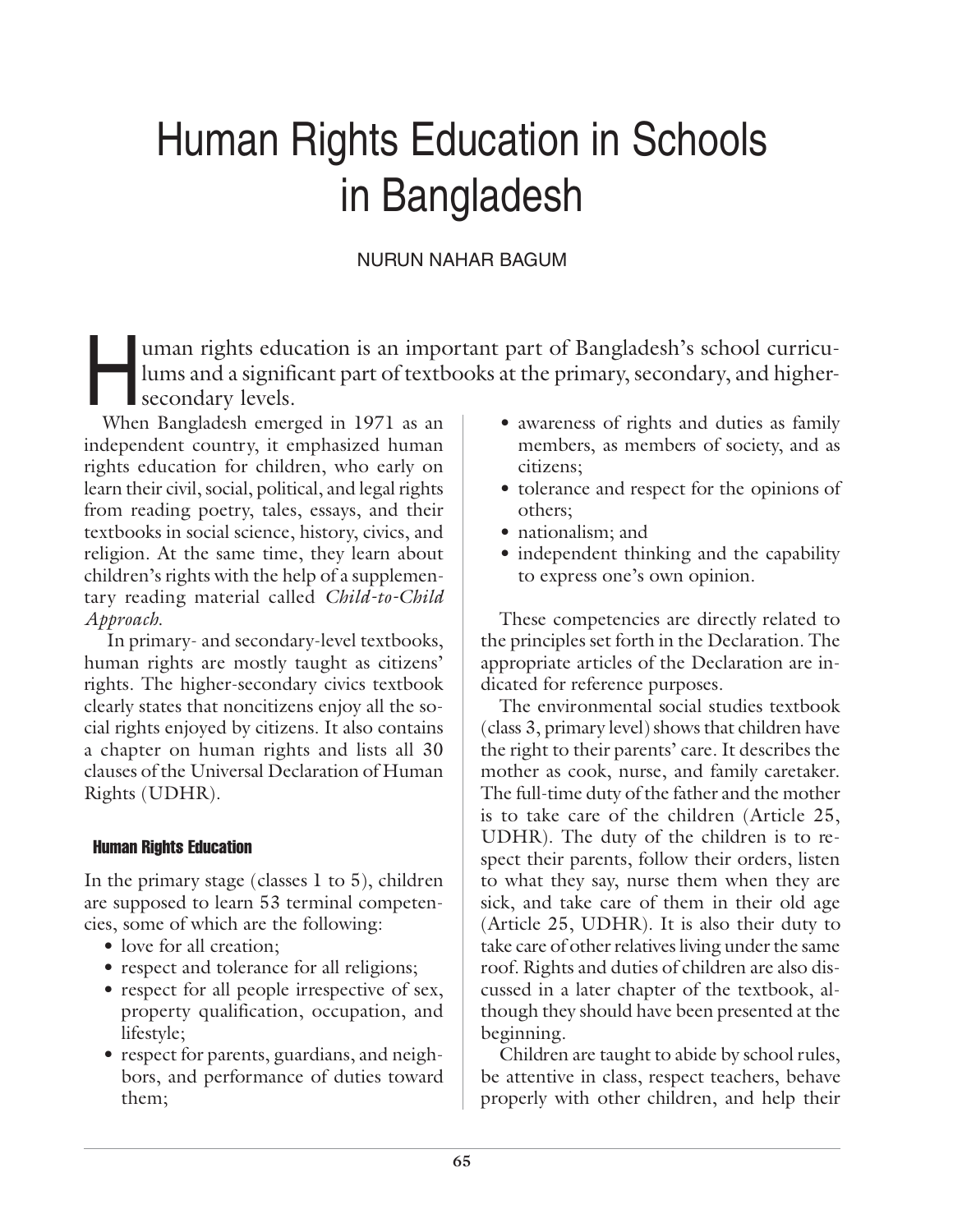neighbors, especially the poor ones (Article 26, UDHR).

They are also taught that they have the fundamental rights to food, clothing, shelter, medicine, and education, which the State has the duty to provide (Article 26, UDHR). In a developing country such as Bangladesh, however, not all children, especially the poor ones, enjoy them.

The class-4 textbook for environmental social studies elaborates on the duties of children toward their family and neighbors. The class-5 textbook teaches children their rights and duties as citizens (Constitution, and Article 29, UDHR).

The textbooks teach three kinds of rights:

- social rights, including the right to own property and observe one's religion (Article 18, UDHR);
- political rights, including the right to form or join political parties, vote, and run for election if qualified (Article 20, UDHR); and
- economic rights, including the right to work and engage in commercial activities or any other legal occupation (Article 23, UDHR).

The textbooks discuss the duties of citizens, such as commitment to the development of the country, following the law, paying taxes, voting in elections, and following the State's orders.

The class-5 textbooks teach that with rights come duties, and that citizens should possess three qualities—intelligence, conscience, and self-control.

Children are also taught that the people's fundamental rights were severely violated by the Pakistani army and their local cohorts during the War of Liberation, from 25 March to 14 December 1971, when as many as 3 million people were killed, 200,000 women raped, and countless others made homeless.

#### Child-to-Child Approach Program

Although the program, launched for classes 3 to 5 in selected schools, is not yet a regular part of the curriculum, it plays an important role in education. The content of the program is summarized below:

## *1. Who are children?*

Boys and girls below 11 years of age are generally known as children. But the Convention on the Rights of the Child states that those below the age of 18 are entitled to enjoy children's rights.

#### *2. Why human rights for children?*

Children whose human rights are respected will grow up to be responsible citizens.

## *3. Why are the rights of children acknowledged by the Universal Declaration of Human Rights?*

Thousands of children lost their parents and relatives during World War I. To care for them, an international conference was held in Geneva, where it was declared that children have rights. Then World War II orphaned millions of children, touching the people of the world. The Declaration has two articles that ensure the rights of children. Since the Declaration, the first Monday of October has been observed as Children's Day.

On 20 November 1989, the UN General Assembly adopted the Convention on the Rights of the Child, which came into force on 2 September 1990, after being ratified by most countries, including Bangladesh. Since then, children's rights have been incorporated into the legal system.

*4. What are the most important articles in the Convention?*

They are the following:

• right to an identity and nationality, which should be registered with the local government office soon after the child's birth;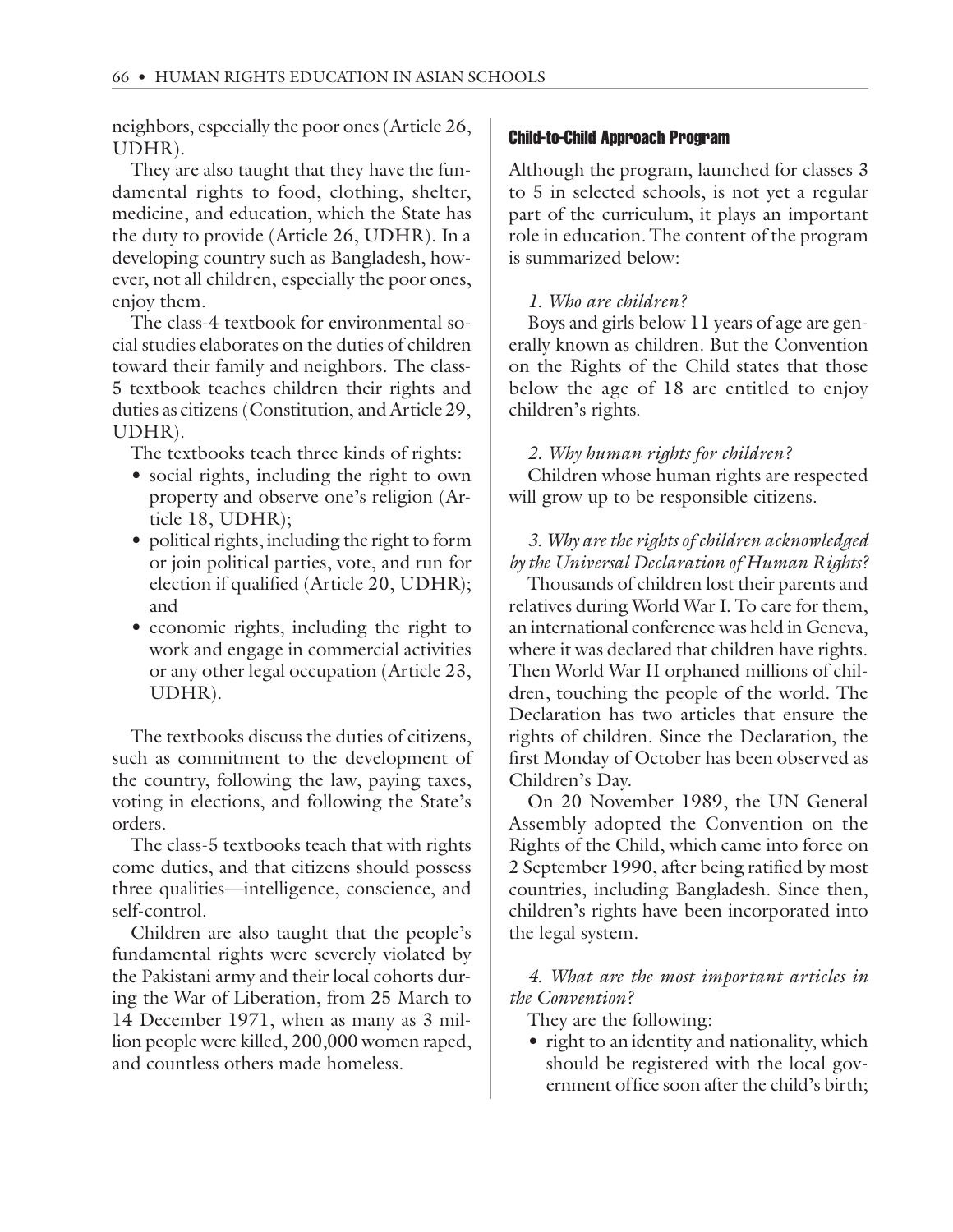- right to food, clothing, shelter, education, and medical facilities;
- right to education, with primary education free (or nearly so) and compulsory for all children;
- right to receive affection and love from their parents or legal guardians, relatives, neighbors, and others, and to develop mentally;
- right to live with a parent or legal guardian, although children may be adopted or placed in an orphanage if beneficial to them; right to be free from exploitation and discrimination based on birth, gender, group, language, color, or wealth;
- right to express their own views, form groups and assemble for good purposes, and develop artistic, literary, and other qualities;
- right to security and freedom from abduction, being held hostage, being sold, or recruitment into smuggling and drug trafficking;
- right to leisure and entertainment;
- right to be protected from repression, rigorous punishment, and torture; and
- right to be protected from excessive labor (no one under 14 years should be employed in a factory or other hazardous job).

Children's rights are listed in *Child-to-Child Approach* (in Bangla), a leaflet prepared by the Bangladesh National Curriculum and Textbook Board in collaboration with UNICEF. Children are taught to spread these ideas to their fellow students and companions.

The general objective of the lower-secondary and secondary curriculum is to help children develop healthy religious, moral, and cultural ideas, good character, patriotism, and a sense of duty. In class-7 social studies, the rights of citizens are divided into the following categories:

## Moral rights

These are not enforced by law, and those who violate them are not punished by law but criticized by the public.

# Legal rights

Violation of legal rights is punishable by law. Legal rights are divided into social and political rights.

# Social rights

These are rights that allow people to live in a civilized manner. They include the following:

- right to life, which is the root of all other rights (Article 3, UDHR);
- right to own and enjoy one's property (Article 17, UDHR);
- right to move freely within the State, assemble anywhere, and form an association (Articles 13 and 20, UDHR);
- freedom of religion (Article 18, UDHR);
- right to education and health (Articles 26 and  $25$ , UDHR);
- right to raise a family with the help of the State (Article 16, UDHR);
- right to be employed according to one's ability and capability (Article 23, UDHR) and the right of the old, disabled, and poor to economic and social assistance (Article 25, UDHR);
- freedom of thought, speech, and the press in order to broaden one's mental horizons and to maintain one's humanity and conscience (Article 19, UDHR); and
- equal rights of language and culture for all citizens irrespective of caste, creed, and class (Article 27, UDHR) as no nation or community can keep its identity otherwise.

The civics textbook for the higher-secondary class explains that noncitizens enjoy all the social rights that citizens enjoy.